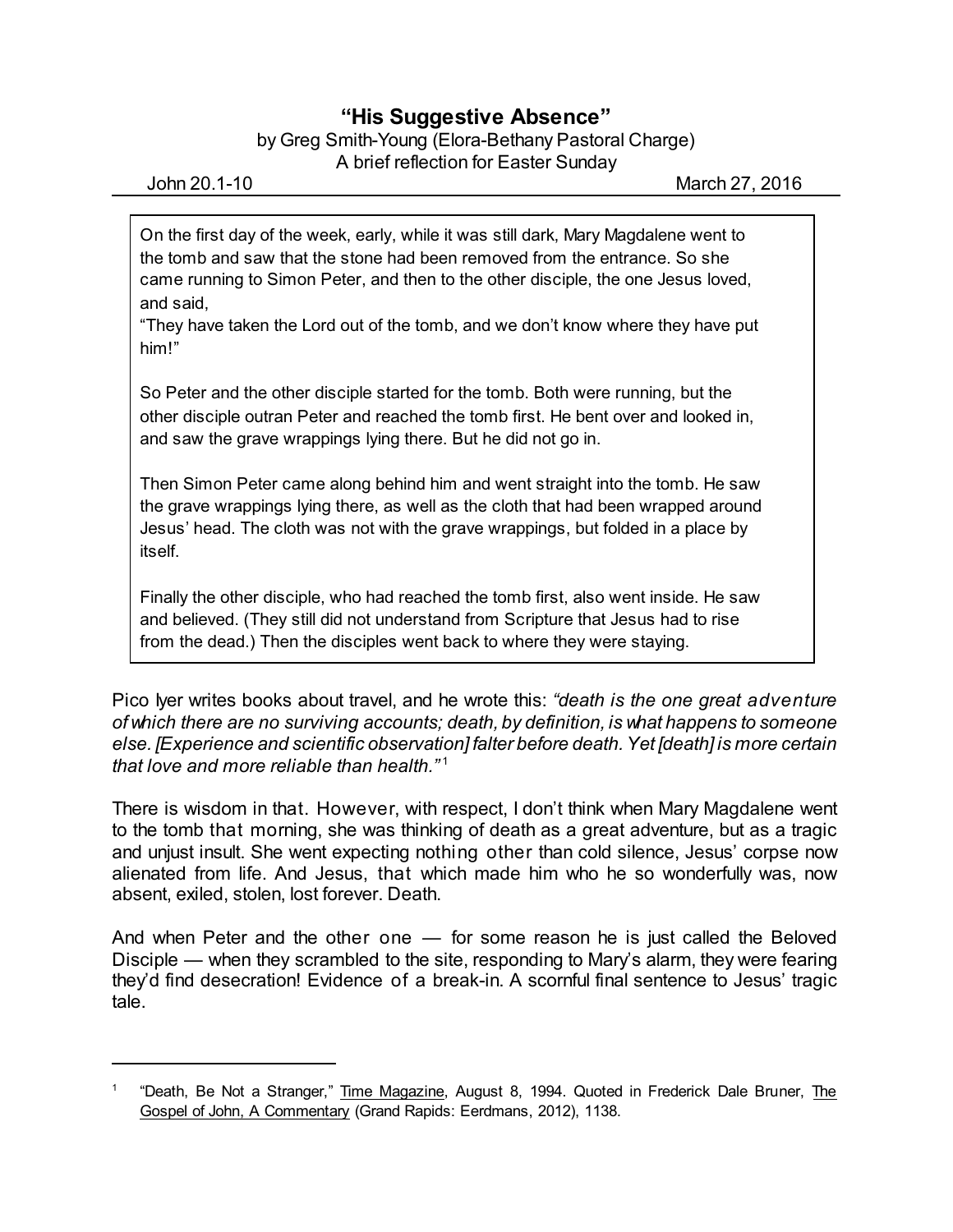But what they found did not fit what they expected. Not evidence of robbery, but against it. As our "gardener friend"<sup>2</sup> said a few minutes ago, stealing from a crucified man would be bad business. Wasting time to unwrap the body, a foolish risk. Tidying up afterwards? No, something else was going on.

Mary was expecting Death. Peter and the Beloved were expecting robbery. But they found neither. For Death itself had been robbed of its prey.

The Beloved Disciple was the second to go inside, and the first to believe. What he saw was nothing, no Jesus. What he started believing changed everything.

II

Resurrection.

Resurrection is God's insistence that life matters.

Death, along with Sin and Evil — all joined in a diabolical trinity that has had its way in this world for far too long. Cheeky and sneering, arrogant and greedy, they stalk us, grab us, twist us and destroy us. Tyrants among us think they can use Death to terrorize. But even they end up in its grave. We suppose we can master Sin — a bit here, a bit there, for when it suits our purposes and pleasures. But we soon find that Sin masters us and we can't shake it off. Evil carves a line into each of our souls, and renders us its unwilling, and sometimes willing accomplices.

Resurrection is God the true Trinity having the last word. With Resurrection, God shuts up Evil, and silences Sin, and breaks Death. Yes, they will continue to have their play, and we, among all their victims, cry out "How long, O Lord?" And Death will continue to stake its cold claim on all of us. But Resurrection proclaims God's final, No! The living and the dead, we are all in God's hands. With resurrection, God decisively and finally bends the curve of the cosmos to life. God's will, will be done on earth. God's justice will flow like a rushing river. God's peace will spread like a mighty wind.

Of course Jesus was absent from the tomb. He had pirouetted upon the gravelaughed at Death in the face.<sup>3</sup> For to God, life matters.

III

Resurrection is also God's insistence that this creation matters.

God "has created and is creating" it.<sup>4</sup> God is "the Maker of heaven and earth, of all that is,

<sup>&</sup>lt;sup>2</sup> At the start of the service, we saw a monologue performed which imagined what a fictious gardiner might have experienced that morning. It was called "Rushin' To-and-Fro."

 $3$  This image catches the cheekyness of Jesus' victory. It's a cartoon by Cuyler Black. <https://pbs.twimg.com/media/CB0fTNgUkAAEWJm.jpg>

<sup>4</sup> From the United Church of Canada's *A New Creed*.